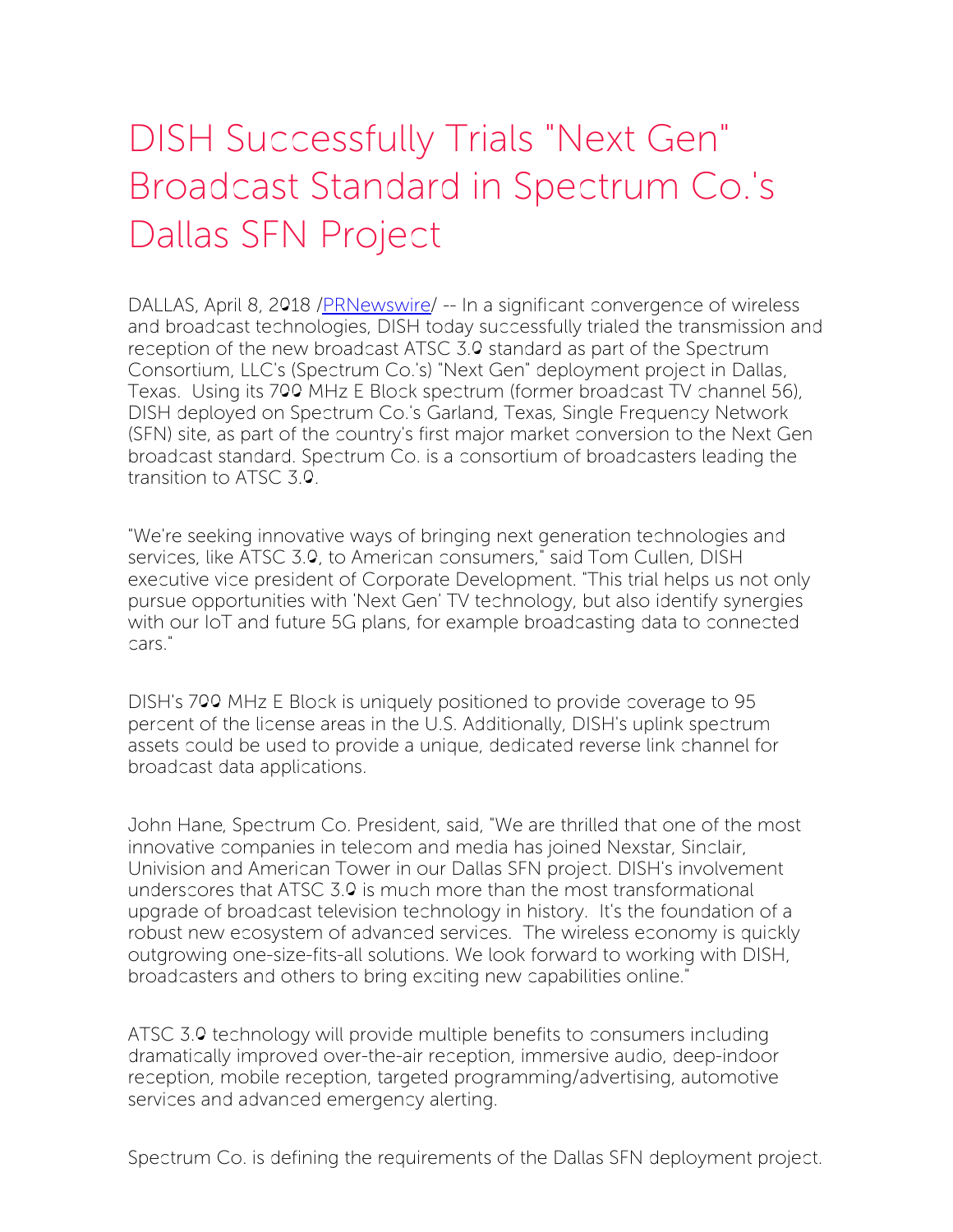Sinclair Broadcast Group (Nasdaq: SBGI) and American Tower Corporation (NYSE: AMT), working within a memorandum of understanding that will help shape future joint activity, have deployed and are commissioning multiple sites that will support multiple channels as part of this SFN network. Two 6 MHz channels have been committed by market broadcasters (Univision and Cunningham Broadcasting Corporation) to Next Gen service transmission infrastructure that will also accommodate DISH's licensed E-Block spectrum. DISH is participating in this important Spectrum Co. project, and will be able to share in and benefit from the understanding that evolves during the operation of this pilot deployment.

Vendor partners in the Dallas "Next Gen" rollout include: Hitachi COMARK (transmitters), ATEME (encoders), Enesys (gateway resource scheduler), Digicap (ESG and signaling), Dielectric (band-pass-filters, transmission line and antennae), Monroe Electronics (EAS Digital Alert Systems), TestTree (monitoring and control), Acrodyne Services (integration), ONE Media (configuration and design) and Progira (SFN coverage modeling).

## About DISH

DISH Network Corporation is a connectivity company. Since 1980, it has served as the disruptive force in pay-TV, driving innovation and value on behalf of consumers. Through its subsidiaries, the company provides television entertainment and award-winning technology to millions of customers with its satellite DISH TV and streaming Sling TV services. DISH operates a national inhome installation workforce, as well as an advertising sales group delivering targeted advertising solutions on DISH TV and Sling TV. In addition to its TV services, DISH has commenced buildout of a national narrowband "Internet of Things" network to provide innovative connectivity solutions and applications through its strategic spectrum portfolio. DISH Network Corporation (NASDAQ: DISH) is a Fortune 200 company.

For more information on DISH TV products and services, visi[twww.dish.com](http://www.dish.com/) For more information on Sling TV products and services, visi[twww.sling.com](http://www.sling.com/) For company information, visit [about.dish.com](http://about.dish.com/) Subscribe to DISH email alerts: <http://about.dish.com/alerts> Follow @DISHNews on Twitter: <http://www.twitter.com/DISHNews>

## About Spectrum Co.

Spectrum Co., LLC, is the ATSC 3.0 development consortium founded by Sinclair Broadcast Group, Inc. and Nexstar Media Group, Inc. (Nasdaq: NXST). Univision Local Media, Inc. has signed an MOU to join Spectrum Co. Its mission is promoting spectrum utilization, innovation and monetization by advancing the adoption of the ATSC 3.0 transmission standard across the broadcast industry. Spectrum Co. is pursuing advanced nationwide business opportunities made available by the NextGen standard and aggregation of ATSC 3.0 data capacity.